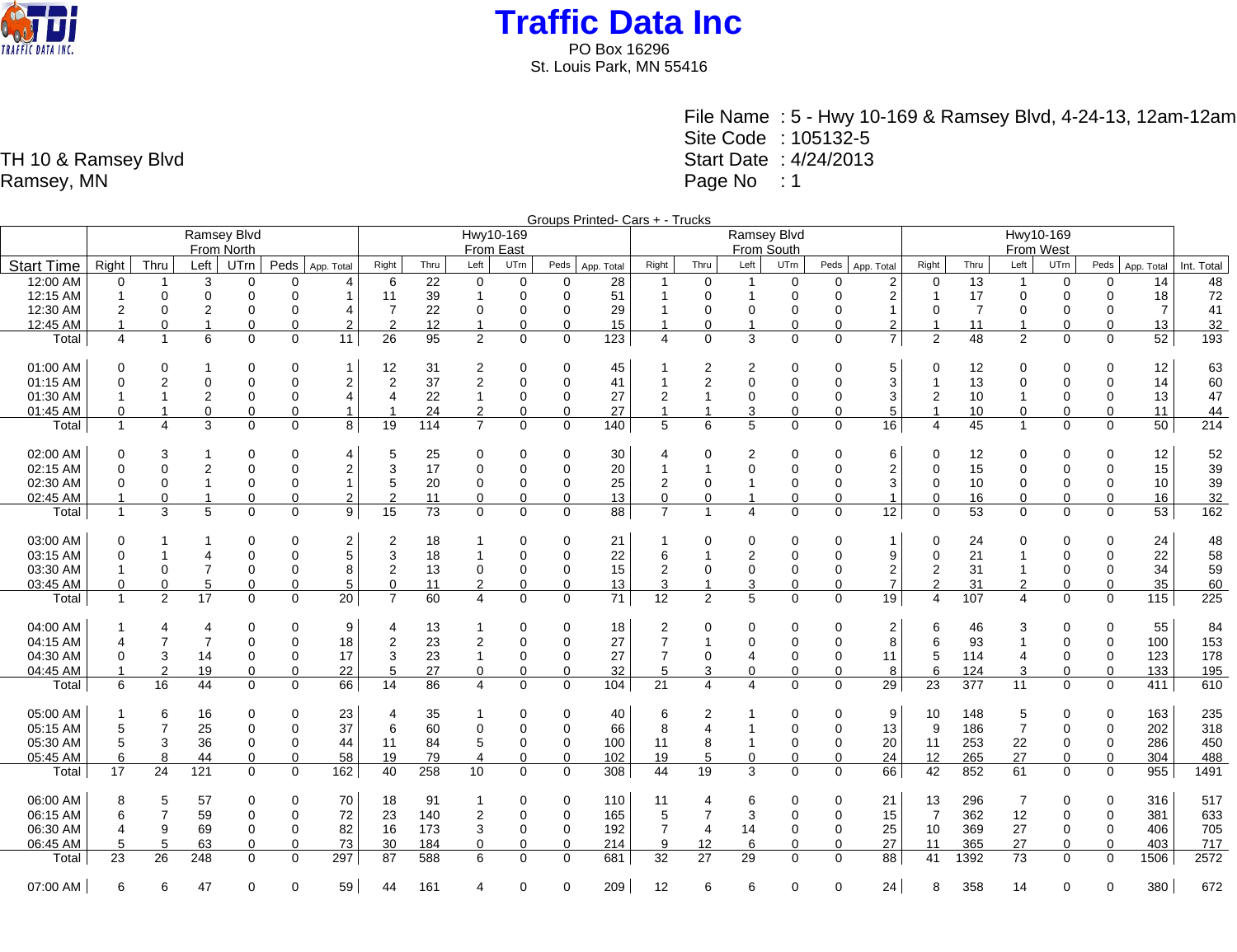

St. Louis Park, MN 55416

File Name : 5 - Hwy 10-169 & Ramsey Blvd, 4-24-13, 12am-12am

Site Code : 105132-5

Start Date : 4/24/2013

Page No : 2

Groups Printed- Cars + - Trucks

|                   |                |                |            |                |             |            |       |      |                |                |             | TOUPS I THROUGHOUT THUS THE |                |                 |                |             |             |            |                       |      |                |             |             |            |            |
|-------------------|----------------|----------------|------------|----------------|-------------|------------|-------|------|----------------|----------------|-------------|-----------------------------|----------------|-----------------|----------------|-------------|-------------|------------|-----------------------|------|----------------|-------------|-------------|------------|------------|
|                   |                |                |            | Ramsey Blvd    |             |            |       |      |                | Hwy10-169      |             |                             |                |                 | Ramsey Blvd    |             |             |            |                       |      | Hwy10-169      |             |             |            |            |
|                   |                |                | From North |                | From East   |            |       |      |                |                |             | From South                  |                |                 |                |             |             |            | From West             |      |                |             |             |            |            |
| <b>Start Time</b> | Right          | Thru           | Left       | UTrn           | Peds        | App. Total | Right | Thru | Left           | UTrn           | Peds        | App. Total                  | Right          | Thru            | Left           | UTrn        | Peds        |            | Right                 | Thru | Left           | UTrn        | Peds        | App. Total | Int. Total |
|                   |                |                |            |                |             |            |       |      |                |                |             |                             |                |                 |                |             |             | App. Total |                       |      |                |             |             |            |            |
| 07:15 AM          | 11             | 6              | 66         | 0              | ∩           | 83         | 32    | 193  | 5              | $\mathbf 0$    | 0           | 230                         | 12             | 13              | 8              | 0           | $\Omega$    | 33         | 11                    | 338  | 17             | $\mathbf 0$ | 0           | 366        | 712        |
| 07:30 AM          | 8              | 5              | 58         | $\Omega$       | $\Omega$    | 71         | 33    | 189  | 3              | 0              | 0           | 225                         | 5              | 10              | 6              | $\mathbf 0$ | $\Omega$    | 21         | 8                     | 386  | 23             | $\mathbf 0$ | 0           | 417        | 734        |
| 07:45 AM          | 10             | 15             | 46         | 0              | $\Omega$    | 71         | 52    | 235  | $\overline{7}$ | 0              | $\Omega$    | 294                         | 11             | 13              | 10             | 0           | $\Omega$    | 34         | 5                     | 351  | 22             | $\Omega$    | 0           | 378        | 777        |
| Total             | 35             | 32             | 217        | $\Omega$       | $\Omega$    | 284        | 161   | 778  | 19             | $\Omega$       | $\mathbf 0$ | 958                         | 40             | 42              | 30             | $\Omega$    | $\Omega$    | 112        | 32                    | 1433 | 76             | $\Omega$    | $\Omega$    | 1541       | 2895       |
|                   |                |                |            |                |             |            |       |      |                |                |             |                             |                |                 |                |             |             |            |                       |      |                |             |             |            |            |
| 08:00 AM          | 5              | 14             | 48         | $\Omega$       | $\Omega$    | 67         | 33    | 176  | -1             | 0              | 0           | 210                         | 3              | 30              | 6              | 0           | 0           | 39         | 8                     | 317  | 11             | $\Omega$    | $\Omega$    | 336        | 652        |
| 08:15 AM          | 5              | 8              | 47         | $\Omega$       | $\Omega$    | 60         | 36    | 172  | 5              | 0              | $\Omega$    | 213                         | $\overline{7}$ | $\overline{7}$  | 3              | $\Omega$    | $\Omega$    | 17         | 11                    | 285  | 5              | $\Omega$    | $\Omega$    | 301        | 591        |
| 08:30 AM          | 10             | 5              | 45         | 0              | $\Omega$    | 60         | 33    | 163  | 3              | $\Omega$       | 0           | 199                         | 6              | 6               | 12             | 0           | $\Omega$    | 24         | $\overline{2}$        | 288  | 11             | 0           | 0           | 301        | 584        |
| 08:45 AM          | 14             | 16             | 36         | 0              | $\Omega$    | 66         | 43    | 165  | 6              | 0              | 0           | 214                         | 4              | 6               | 12             | $\mathbf 0$ | 0           | 22         |                       | 298  | 13             | 0           | $\mathbf 0$ | 312        | 614        |
| Total             | 34             | 43             | 176        | $\mathbf 0$    | $\mathbf 0$ | 253        | 145   | 676  | 15             | 0              | 0           | 836                         | 20             | 49              | 33             | $\mathbf 0$ | 0           | 102        | 22                    | 1188 | 40             | $\mathbf 0$ | $\mathbf 0$ | 1250       | 2441       |
|                   |                |                |            |                |             |            |       |      |                |                |             |                             |                |                 |                |             |             |            |                       |      |                |             |             |            |            |
| 09:00 AM          | 15             | 7              | 62         | $\Omega$       | $\Omega$    | 84         | 24    | 187  | 5              | 0              | 0           | 216                         | 16             | 6               | 6              | 0           | 0           | 28         | 14                    | 267  | 8              | $\Omega$    | $\Omega$    | 289        | 617        |
| 09:15 AM          | 15             | $\overline{2}$ | 67         | $\Omega$       | $\Omega$    | 84         | 39    | 170  | 9              | 0              | $\mathbf 0$ | 218                         | 15             | $\overline{2}$  | 6              | $\mathbf 0$ | 0           | 23         | 11                    | 255  | 12             | $\Omega$    | 0           | 278        | 603        |
|                   |                | $\overline{7}$ | 51         |                | $\Omega$    |            | 37    |      | 6              |                |             |                             | 15             |                 |                |             | $\Omega$    |            | 8                     |      | 8              | $\Omega$    | 0           | 258        |            |
| 09:30 AM          | 14<br>5        |                |            | 0              |             | 72         |       | 149  |                | 0              | $\Omega$    | 192                         |                | 6               |                | 0           | $\Omega$    | 28         |                       | 242  |                |             |             |            | 550        |
| 09:45 AM          |                | 5              | 52         | $\mathbf 0$    | $\Omega$    | 62         | 39    | 185  | $\overline{4}$ | 0              | 0           | 228                         | 15             | 4               | 6              | 0           |             | 25         | 12                    | 228  | 13             | 0           | 0           | 253        | 568        |
| Total             | 49             | 21             | 232        | $\Omega$       | $\Omega$    | 302        | 139   | 691  | 24             | $\Omega$       | 0           | 854                         | 61             | 18              | 25             | $\Omega$    | $\Omega$    | 104        | 45                    | 992  | 41             | $\Omega$    | $\mathbf 0$ | 1078       | 2338       |
|                   |                |                |            |                |             |            |       |      |                |                |             |                             |                |                 |                |             |             |            |                       |      |                |             |             |            |            |
| 10:00 AM          | 9              | 8              | 47         | 0              | $\Omega$    | 64         | 33    | 161  | 6              | 0              | 0           | 200                         | 11             | 2               | 6              | 0           | 0           | 19         | 6                     | 195  | $\overline{4}$ | $\Omega$    | $\Omega$    | 205        | 488        |
| 10:15 AM          | $\overline{7}$ | 4              | 50         | $\Omega$       | $\Omega$    | 61         | 44    | 187  | 11             | 0              | $\Omega$    | 242                         | 9              | $\overline{7}$  | 6              | $\mathbf 0$ | $\Omega$    | 22         | 8                     | 239  | $\overline{7}$ | $\Omega$    | 0           | 254        | 579        |
| 10:30 AM          | 13             | $\overline{7}$ | 42         | $\overline{0}$ | $\Omega$    | 62         | 37    | 210  | $\overline{4}$ | 0              | 0           | 251                         | 4              | 5               | 9              | $\mathbf 0$ | $\mathbf 0$ | 18         | 9                     | 259  | 12             | $\mathbf 0$ | $\mathbf 0$ | 280        | 611        |
| 10:45 AM          | 6              | 4              | 37         | 0              | $\Omega$    | 47         | 41    | 157  | 14             | 0              | 0           | 212                         | 6              | 4               | $\overline{4}$ | 0           | 0           | 14         | $\overline{7}$        | 230  | 9              | 0           | 0           | 246        | 519        |
| Total             | 35             | 23             | 176        | $\Omega$       | $\Omega$    | 234        | 155   | 715  | 35             | $\mathbf 0$    | $\mathbf 0$ | 905                         | 30             | 18              | 25             | $\Omega$    | $\Omega$    | 73         | 30                    | 923  | 32             | $\mathbf 0$ | $\mathbf 0$ | 985        | 2197       |
|                   |                |                |            |                |             |            |       |      |                |                |             |                             |                |                 |                |             |             |            |                       |      |                |             |             |            |            |
| 11:00 AM          | 13             | 6              | 47         | $\Omega$       | $\Omega$    | 66         | 30    | 187  | 6              | 0              | $\Omega$    | 223                         | 7              | 5               | 8              | 0           | 0           | 20         | 4                     | 206  | 11             | $\Omega$    | $\Omega$    | 221        | 530        |
| 11:15 AM          | 10             | 13             | 49         | $\mathbf 0$    | $\mathbf 0$ | 72         | 43    | 193  | 11             | 0              | 0           | 247                         | 11             | 3               | $\overline{4}$ | $\mathbf 0$ | $\mathbf 0$ | 18         | 8                     | 215  | 8              | $\mathbf 0$ | 0           | 231        | 568        |
| 11:30 AM          | 13             | 11             | 55         | $\Omega$       | $\Omega$    | 79         | 50    | 178  | 11             | 0              | 0           | 239                         | 6              | 5               | 9              | $\mathbf 0$ | $\mathbf 0$ | 20         | $\overline{7}$        | 201  | 5              | $\Omega$    | $\mathbf 0$ | 213        | 551        |
| 11:45 AM          | 8              | 19             | 41         | $\mathbf 0$    | $\Omega$    | 68         | 41    | 208  | $\overline{7}$ | $\overline{ }$ | $\Omega$    | 257                         | 10             | 8               | $\overline{4}$ | $\mathbf 0$ | $\Omega$    | 22         | $\boldsymbol{\Delta}$ | 196  | 9              | $\Omega$    | $\mathbf 0$ | 209        | 556        |
| Total             | 44             | 49             | 192        | $\Omega$       | $\Omega$    | 285        | 164   | 766  | 35             | $\overline{1}$ | $\mathbf 0$ | 966                         | 34             | 21              | 25             | $\Omega$    | $\Omega$    | 80         | 23                    | 818  | 33             | $\Omega$    | $\Omega$    | 874        | 2205       |
|                   |                |                |            |                |             |            |       |      |                |                |             |                             |                |                 |                |             |             |            |                       |      |                |             |             |            |            |
| 12:00 PM          | 22             | 20             | 52         | $\Omega$       | $\Omega$    | 94         | 43    | 193  |                | 0              | 0           | 243                         | 10             | 13              | 6              | $\mathbf 0$ | 0           | 29         | 11                    | 174  | 18             | $\Omega$    | $\Omega$    | 203        | 569        |
| 12:15 PM          | 14             | 6              | 38         | $\Omega$       | $\Omega$    | 58         | 51    | 266  | 5              | 0              | $\Omega$    | 322                         | 5              | 5               | 6              | $\Omega$    | $\Omega$    | 16         | 8                     | 185  | 9              | $\Omega$    | 0           | 202        | 598        |
| 12:30 PM          | 16             | $\overline{7}$ | 47         | $\mathbf 0$    | $\Omega$    | 70         | 62    | 213  | 9              | 0              | 0           | 284                         | 11             | 8               | 3              | 0           | $\mathbf 0$ | 22         | 12                    | 210  | 11             | 0           | 0           | 233        | 609        |
| 12:45 PM          | 5              | 9              | 56         | 0              | $\Omega$    | 70         | 59    | 187  | 11             | 0              | 0           | 257                         | 4              | 9               | 9              | $\Omega$    | $\Omega$    | 22         | $\overline{7}$        | 203  | 12             | 0           | 0           | 222        |            |
|                   |                |                |            |                |             | 292        |       |      |                |                |             |                             |                | 35              |                |             |             | 89         |                       | 772  | 50             |             |             |            | 571        |
| Total             | 57             | 42             | 193        | $\mathbf 0$    | $\mathbf 0$ |            | 215   | 859  | 32             | 0              | 0           | 1106                        | 30             |                 | 24             | $\mathbf 0$ | 0           |            | 38                    |      |                | $\mathbf 0$ | $\mathbf 0$ | 860        | 2347       |
|                   |                |                |            |                |             |            |       |      |                |                |             |                             |                |                 |                |             |             |            |                       |      |                |             |             |            |            |
| 01:00 PM          | 12             | 6              | 44         | $\Omega$       | $\Omega$    | 62         | 47    | 243  | 12             | 0              | 0           | 302                         | 5              | 3               | 5              | 0           | $\Omega$    | 13         | 9                     | 197  | 9              | $\Omega$    | 0           | 215        | 592        |
| 01:15 PM          | 18             | 6              | 41         | $\mathbf 0$    | $\Omega$    | 65         | 53    | 249  | 13             | 0              | $\mathbf 0$ | 315                         | 5              | 9               | 12             | 0           | 0           | 26         | 14                    | 171  | 15             | $\mathbf 0$ | 0           | 200        | 606        |
| 01:30 PM          | 15             | 9              | 30         | 0              | 0           | 54         | 51    | 216  | 11             | 0              | $\Omega$    | 278                         | 8              | 10              | 12             | 0           | 0           | 30         | 6                     | 198  | 13             | $\Omega$    | 0           | 217        | 579        |
| 01:45 PM          | 10             | 8              | 43         | $\mathbf 0$    | $\Omega$    | 61         | 50    | 255  | 13             | 0              | 0           | 318                         | 6              | 5               | 8              | $\mathbf 0$ | $\Omega$    | 19         | 7                     | 186  | 9              | 0           | $\mathbf 0$ | 202        | 600        |
| Total             | 55             | 29             | 158        | $\Omega$       | $\Omega$    | 242        | 201   | 963  | 49             | 0              | $\mathbf 0$ | 1213                        | 24             | $\overline{27}$ | 37             | $\Omega$    | 0           | 88         | 36                    | 752  | 46             | $\Omega$    | $\mathbf 0$ | 834        | 2377       |
|                   |                |                |            |                |             |            |       |      |                |                |             |                             |                |                 |                |             |             |            |                       |      |                |             |             |            |            |
| 02:00 PM          | 16             | $\overline{4}$ | 49         | 0              | $\Omega$    | 69         | 44    | 287  | $\overline{2}$ | 0              | $\Omega$    | 333                         | 3              | $\overline{c}$  |                | 0           | 0           | 12         | 12                    | 197  | 12             | 0           | 0           | 221        | 635        |
| 02:15 PM          | 17             | 10             | 34         | $\Omega$       | $\Omega$    | 61         | 40    | 288  | 10             | 0              | $\Omega$    | 338                         | 6              | 6               | 8              | $\Omega$    | $\mathbf 0$ | 20         | 8                     | 182  | 11             | $\Omega$    | 0           | 201        | 620        |
| 02:30 PM          | 15             | 6              | 43         | $\Omega$       | $\Omega$    | 64         | 44    | 325  | 18             | $\Omega$       | $\Omega$    | 387                         | 17             | 15              | 6              | $\Omega$    | $\Omega$    | 38         | 7                     | 202  | 11             | $\Omega$    | 0           | 220        | 709        |
|                   |                |                |            |                |             |            |       |      |                |                |             |                             |                |                 |                |             |             |            |                       |      |                |             |             |            |            |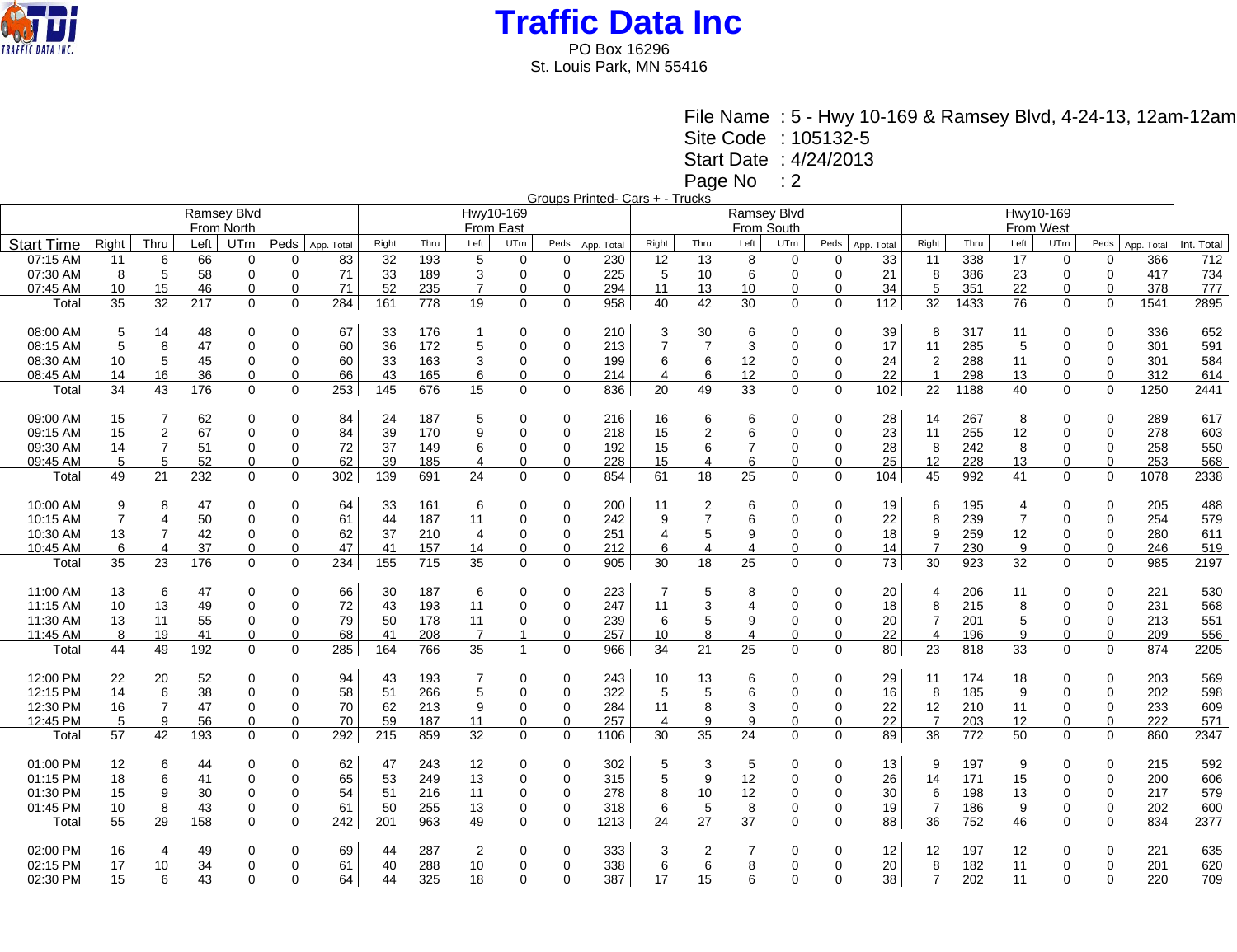

St. Louis Park, MN 55416

File Name : 5 - Hwy 10-169 & Ramsey Blvd, 4-24-13, 12am-12am

Site Code : 105132-5

Start Date : 4/24/2013

Page No : 3

Groups Printed- Cars + - Trucks

|                   |                          |                |      | Ramsey Blvd    |                |            | Hwy10-169 |      |                |                |                |            |                |                  | Ramsey Blvd    |              |          |            |                |      |                   |                |             |            |            |
|-------------------|--------------------------|----------------|------|----------------|----------------|------------|-----------|------|----------------|----------------|----------------|------------|----------------|------------------|----------------|--------------|----------|------------|----------------|------|-------------------|----------------|-------------|------------|------------|
|                   |                          |                |      | From North     |                |            | From East |      |                |                |                |            |                |                  | From South     |              |          |            |                |      |                   |                |             |            |            |
| <b>Start Time</b> | Right                    | Thru           | Left | UTrn           | Peds           | App. Total | Right     | Thru | Left           | UTrn           | Peds           | App. Total | Right          | Thru             | Left           | UTrn         | Peds     | App. Total | Right          | Thru | From West<br>Left | UTrn           | Peds        | App. Total | Int. Total |
| 02:45 PM          | 12                       | $\overline{7}$ | 40   | 0              | $\Omega$       | 59         | 55        | 339  | 8              | $\mathbf 0$    | $\mathbf 0$    | 402        | 5              | 8                | $\overline{7}$ | $\mathbf 0$  | 0        | 20         | 8              | 209  | 12                | $\mathbf 0$    | $\mathbf 0$ | 229        | 710        |
| Total             | 60                       | 27             | 166  | $\mathbf 0$    | $\Omega$       | 253        | 183       | 1239 | 38             | $\mathbf 0$    | $\mathbf 0$    | 1460       | 31             | 31               | 28             | $\mathbf 0$  | 0        | 90         | 35             | 790  | 46                | $\mathbf 0$    | $\mathbf 0$ | 871        | 2674       |
|                   |                          |                |      |                |                |            |           |      |                |                |                |            |                |                  |                |              |          |            |                |      |                   |                |             |            |            |
| 03:00 PM          | 27                       | 11             | 52   | 0              | 3              | 93         | 32        | 357  | 10             | 0              | $\mathbf 0$    | 399        | $\overline{4}$ | 5                | 9              | $\Omega$     | 0        | 18         | 9              | 184  | 16                |                | 0           | 210        | 720        |
| 03:15 PM          | 18                       | 3              | 51   | $\Omega$       | $\Omega$       | 72         | 47        | 369  | 12             | 0              | 0              | 428        | 5              | $\overline{7}$   | 10             | $\Omega$     | 0        | 22         | 6              | 193  | 27                | 0              | $\Omega$    | 226        | 748        |
|                   |                          |                |      |                | $\Omega$       |            |           |      |                |                |                |            |                |                  |                |              |          |            |                |      |                   |                |             |            |            |
| 03:30 PM          | 26                       | $\overline{4}$ | 51   | 0              |                | 81         | 41        | 382  | 16             | 0              | 0              | 439        | 5              | $\overline{2}$   | 14             | 0            | 0        | 21         | 7              | 198  | 6                 | $\Omega$       | 0           | 211        | 752        |
| 03:45 PM          | 8                        | 3              | 50   | $\Omega$       |                | 61         | 46        | 420  | $\overline{7}$ | $\Omega$       | 0              | 473        | 6              | 3                | 9              | 0            | $\Omega$ | 18         | 3              | 205  | 15                | 0              | $\Omega$    | 223        | 775        |
| Total             | 79                       | 21             | 204  | $\mathbf 0$    | 3              | 307        | 166       | 1528 | 45             | 0              | $\mathbf 0$    | 1739       | 20             | 17               | 42             | $\mathbf 0$  | 0        | 79         | 25             | 780  | 64                | $\mathbf{1}$   | $\mathbf 0$ | 870        | 2995       |
|                   |                          |                |      |                |                |            |           |      |                |                |                |            |                |                  |                |              |          |            |                |      |                   |                |             |            |            |
| 04:00 PM          | 23                       | 4              | 34   | 0              | $\Omega$       | 61         | 40        | 429  | 6              | 0              | 0              | 475        | 3              | 8                | 19             | $\mathbf 0$  | 0        | 30         | 8              | 189  | 8                 | 0              | 0           | 205        | 771        |
| 04:15 PM          | 20                       | 3              | 38   | $\Omega$       | $\Omega$       | 61         | 39        | 414  | 11             | $\mathbf 0$    | 0              | 464        | 6              | 5                | 5              | $\Omega$     | 0        | 16         | $\overline{7}$ | 200  | 13                | $\mathbf 0$    | $\mathbf 0$ | 220        | 761        |
| 04:30 PM          | 31                       |                | 48   | 0              | $\Omega$       | 80         | 51        | 426  | 3              | 0              | 0              | 480        | 0              | 9                | 9              | $\Omega$     | 0        | 18         | $\overline{7}$ | 201  | 12                | $\mathbf 0$    | 0           | 220        | 798        |
| 04:45 PM          | 20                       | 5              | 43   | $\mathbf 0$    | 0              | 68         | 56        | 455  | $\overline{7}$ | 0              | $\mathbf 0$    | 518        | 3              | 4                | 7              | $\mathbf 0$  | 0        | 14         | $\overline{7}$ | 196  | 11                | 0              | $\mathbf 0$ | 214        | 814        |
| Total             | 94                       | 13             | 163  | 0              | $\Omega$       | 270        | 186       | 1724 | 27             | $\mathbf 0$    | $\mathbf 0$    | 1937       | 12             | 26               | 40             | $\mathbf 0$  | 0        | 78         | 29             | 786  | 44                | $\mathbf 0$    | $\mathbf 0$ | 859        | 3144       |
| 05:00 PM          | 29                       | 6              | 36   | $\Omega$       |                | 72         | 54        | 447  | 8              | 0              | $\Omega$       | 509        | 5              | 6                | 8              | $\Omega$     | 0        | 19         | 9              | 186  | 15                | $\Omega$       | $\Omega$    | 210        | 810        |
| 05:15 PM          | 26                       | $\overline{7}$ | 32   | $\Omega$       | $\Omega$       | 65         | 73        | 427  | 8              | $\mathbf 0$    | 0              | 508        | $\overline{2}$ | 4                | 10             | $\Omega$     | 0        | 16         | $\overline{7}$ | 191  | 11                | $\mathbf 0$    | $\Omega$    | 209        | 798        |
| 05:30 PM          | 20                       | 8              | 31   | 0              | $\Omega$       | 59         | 60        | 405  | 5              | 0              | $\mathbf 1$    | 471        | 2              | 9                | 8              | 0            | 0        | 19         | 3              | 208  | 10                | 0              | 0           | 221        | 770        |
| 05:45 PM          | 12                       | 11             | 37   | $\mathbf 0$    | $\Omega$       | 60         | 101       | 376  | 10             | 4              | 0              | 491        | $\overline{4}$ | 8                | 3              | $\mathbf 0$  | 0        | 15         | $\overline{7}$ | 208  | 10                | 1              | $\Omega$    | 226        | 792        |
| Total             | 87                       | 32             | 136  | $\mathbf 0$    | $\mathbf{1}$   | 256        | 288       | 1655 | 31             | $\overline{4}$ | $\overline{1}$ | 1979       | 13             | 27               | 29             | $\mathbf 0$  | 0        | 69         | 26             | 793  | 46                | $\mathbf{1}$   | $\mathbf 0$ | 866        | 3170       |
|                   |                          |                |      |                |                |            |           |      |                |                |                |            |                |                  |                |              |          |            |                |      |                   |                |             |            |            |
| 06:00 PM          | 15                       | 11             | 48   | 0              | $\Omega$       | 74         | 75        | 345  | 14             |                | $\Omega$       | 441        | 9              | 11               |                | $\Omega$     | 0        | 27         | 14             | 199  | 5                 | 0              | $\Omega$    | 218        | 760        |
| 06:15 PM          | 11                       | 12             | 49   |                | $\Omega$       | 73         | 72        | 363  | 6              | 6              | 0              | 447        | 10             | 10               | 6              | 0            | 0        | 26         | 9              | 233  | 6                 | $\mathbf{1}$   | $\mathbf 0$ | 249        | 795        |
| 06:30 PM          | 3                        |                | 26   |                | 0              | 31         | 54        | 330  | 5              | 6              | 0              | 395        | 9              | 2                | 9              | 0            | 0        | 20         | 9              | 201  | 14                | 3              | 0           | 227        | 673        |
| 06:45 PM          | 10                       | 4              | 33   | -1             | 0              | 48         | 72        | 286  | 3              | 5              | 0              | 366        | -1             | 4                | 3              | 0            | $\Omega$ | 8          |                | 162  | 2                 | $\mathbf 0$    | 0           | 165        | 587        |
| Total             | 39                       | 28             | 156  | 3              | $\Omega$       | 226        | 273       | 1324 | 28             | 24             | $\mathbf 0$    | 1649       | 29             | 27               | 25             | $\mathbf 0$  | 0        | 81         | 33             | 795  | 27                | 4              | $\Omega$    | 859        | 2815       |
|                   |                          |                |      |                |                |            |           |      |                |                |                |            |                |                  |                |              |          |            |                |      |                   |                |             |            |            |
| 07:00 PM          | 13                       | 4              | 31   | $\overline{2}$ | $\Omega$       | 50         | 39        | 284  | 6              | 3              | 0              | 332        | 6              | 6                | 5              | $\Omega$     | 0        | 17         | 2              | 128  | 5                 | $\Omega$       | $\Omega$    | 135        | 534        |
| 07:15 PM          | $\overline{7}$           | 14             | 35   | $\Omega$       | $\Omega$       | 56         | 55        | 263  | 6              | 6              | 0              | 330        | 3              | 5                | 6              | $\Omega$     | $\Omega$ | 14         | 6              | 144  | 6                 | $\mathbf 0$    | $\mathbf 0$ | 156        | 556        |
| 07:30 PM          | 8                        | $\overline{2}$ | 20   | 0              | $\Omega$       | 30         | 44        | 224  | $\overline{2}$ | 2              | 0              | 272        | 7              | 4                | 7              | $\mathbf 0$  | 0        | 18         | 3              | 118  | -1                | $\mathbf 0$    | 0           | 122        | 442        |
| 07:45 PM          | 8                        | 7              | 32   | 1              | $\Omega$       | 48         | 46        | 189  | 5              | 0              | 0              | 240        | $\overline{7}$ | 6                | $\overline{4}$ | 0            | 0        | 17         | 8              | 99   | $\overline{2}$    | $\Omega$       | $\Omega$    | 109        | 414        |
| Total             | 36                       | 27             | 118  | 3              | $\Omega$       | 184        | 184       | 960  | 19             | 11             | $\mathbf 0$    | 1174       | 23             | 21               | 22             | $\mathbf 0$  | 0        | 66         | 19             | 489  | 14                | $\mathbf 0$    | $\mathbf 0$ | 522        | 1946       |
|                   |                          |                |      |                |                |            |           |      |                |                |                |            |                |                  |                |              |          |            |                |      |                   |                |             |            |            |
| 08:00 PM          | 3                        | 6              | 29   |                | $\Omega$       | 39         | 48        | 190  | 6              | 2              | 0              | 246        | 6              | $\overline{2}$   | 6              |              | 0        | 15         |                | 123  | 5                 |                | $\Omega$    | 136        | 436        |
| 08:15 PM          | 3                        | $\overline{2}$ | 25   |                | $\Omega$       | 31         | 52        | 204  | 3              | $\mathbf 0$    | 0              | 259        | 3              | 3                | 7              | $\Omega$     | 0        | 13         | 5              | 106  | 3                 | $\Omega$       | $\mathbf 0$ | 114        | 417        |
| 08:30 PM          | 5                        | $\overline{2}$ | 22   | $\overline{1}$ | $\Omega$       | 30         | 28        | 216  | $\overline{2}$ | 0              | 0              | 246        | 3              | $\boldsymbol{2}$ |                | $\Omega$     | 0        | 9          | 3              | 115  | $\mathbf 1$       | 0              | $\mathbf 0$ | 119        | 404        |
| 08:45 PM          | $\Omega$                 | 6              | 12   | $\overline{2}$ | $\Omega$       | 20         | 50        | 175  | $\overline{2}$ | 2              | 0              | 229        | 5              | 3                |                | $\Omega$     | $\Omega$ | 9          | 4              | 70   | $\overline{2}$    |                | $\Omega$    | 77         | 335        |
| Total             | 11                       | 16             | 88   | 5              | $\Omega$       | 120        | 178       | 785  | 13             | 4              | $\mathbf 0$    | 980        | 17             | 10               | 18             | $\mathbf{1}$ | 0        | 46         | 19             | 414  | 11                | $\overline{2}$ | $\Omega$    | 446        | 1592       |
| 09:00 PM          | 1                        |                | 16   | 0              | $\Omega$       | 21         | 31        | 165  | 4              | 2              | 0              | 202        | 8              | 5                | 4              | $\Omega$     | 0        | 17         | 6              | 81   | 1                 | 0              | $\Omega$    | 88         | 328        |
| 09:15 PM          | 0                        | $\overline{2}$ | 12   | $\Omega$       |                | 14         | 27        | 136  | $\overline{2}$ | $\Omega$       | 0              | 165        | 8              | 1                |                | $\Omega$     | $\Omega$ | 11         | 6              | 95   | $\overline{2}$    | $\Omega$       | $\Omega$    | 103        | 293        |
| 09:30 PM          | $\overline{\phantom{a}}$ | $\overline{2}$ | 18   |                |                | 23         | 39        | 136  | 5              | 5              | 0              | 185        | 8              | $\overline{2}$   |                | $\mathbf 0$  | 0        | 11         | 9              | 95   | 2                 |                | 0           | 107        | 326        |
| 09:45 PM          |                          | 3              | 14   | 0              |                | 18         | 27        | 105  |                |                | 0              | 134        |                | 4                |                | 0            | 0        | 15         | 10             | 63   | 8                 | 0              | $\Omega$    | 81         | 248        |
|                   | 3                        | 11             | 60   | $\overline{1}$ | $\overline{1}$ | 76         | 124       | 542  | 12             | 8              | $\mathbf 0$    | 686        | 31             | 12               | 11             | $\Omega$     | $\Omega$ | 54         | 31             | 334  | 13                | 1              | $\Omega$    | 379        | 1195       |
| Total             |                          |                |      |                |                |            |           |      |                |                |                |            |                |                  |                |              |          |            |                |      |                   |                |             |            |            |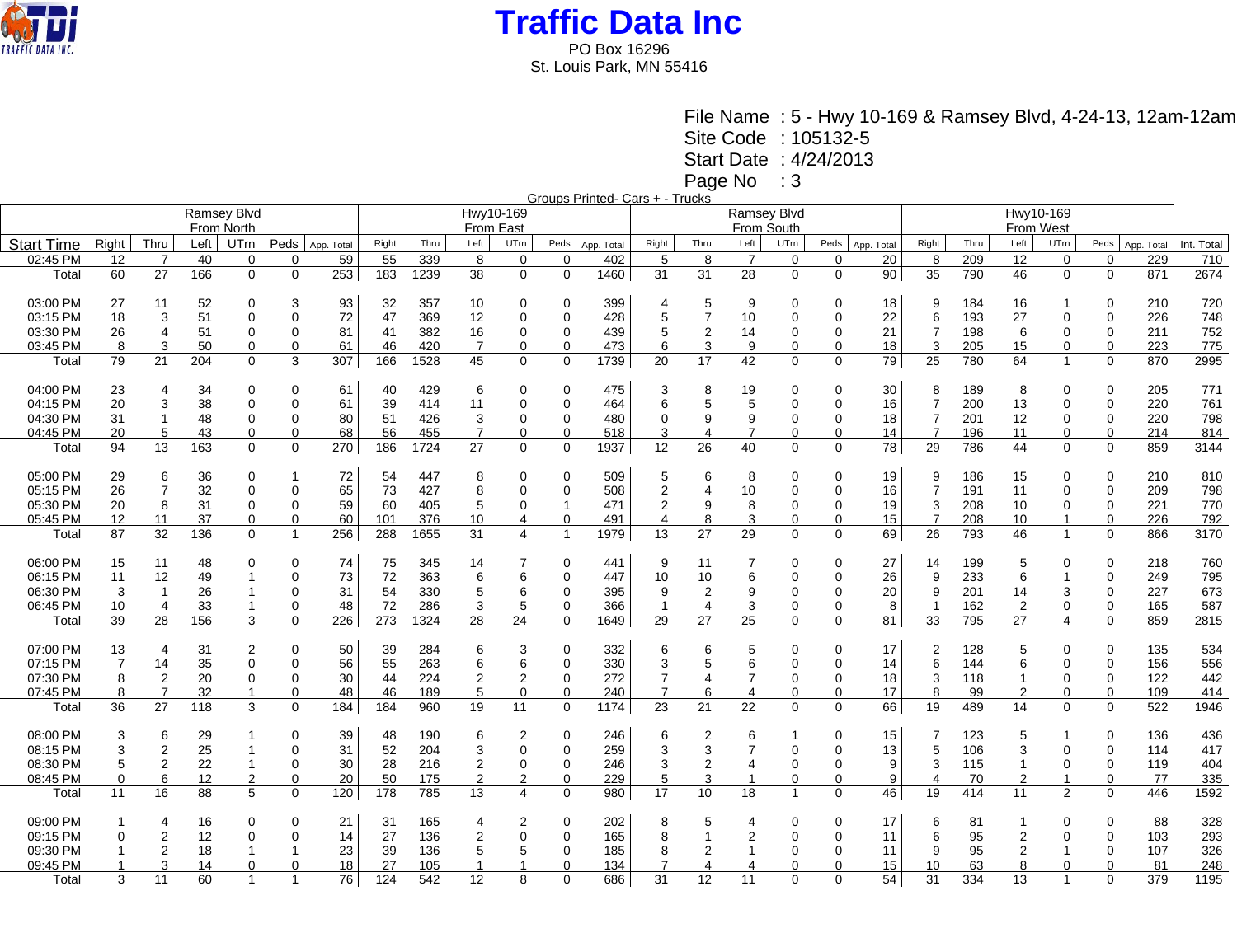

St. Louis Park, MN 55416

File Name : 5 - Hwy 10-169 & Ramsey Blvd, 4-24-13, 12am-12am

Site Code : 105132-5

Start Date : 4/24/2013

Page No : 4

Groups Printed- Cars + - Trucks

|                    |       |                   |      | Ramsey Blvd<br>From North |      |            |       |       |      | Hwy10-169<br>From East |             |            |       |            | From South | Ramsey Blvd |          |            | Hwy10-169<br>From West |       |      |          |      |            |            |  |
|--------------------|-------|-------------------|------|---------------------------|------|------------|-------|-------|------|------------------------|-------------|------------|-------|------------|------------|-------------|----------|------------|------------------------|-------|------|----------|------|------------|------------|--|
| <b>Start Time</b>  | Right | Thru              | Left | <b>UTrn</b>               | Peds | App. Total | Right | Thru  | Left | UTrn                   | Peds        | App. Total | Right | Thru       | Left       | UTrn        | Peds     | App. Total | Right                  | Thru  | Left | UTrn     | Peds | App. Total | Int. Total |  |
| 10:00 PM           |       |                   | 15   |                           |      | 26         | 24    | 97    | 8    |                        |             | 130        |       |            | 2          | $\Omega$    |          | 12         |                        | 67    | 2    |          |      | 71         | 239        |  |
| 10:15 PM           |       |                   | 10   |                           |      | 14         | 21    | 104   |      |                        |             | 125        |       |            |            |             |          | 14         |                        |       |      |          |      | 76         | 229        |  |
| 10:30 PM           |       |                   |      |                           |      | 16         | 28    | 82    |      |                        |             | 111        |       |            |            |             |          |            |                        | 59    |      |          |      | 64         | 196        |  |
| 10:45 PM           |       |                   |      |                           |      | 10         | 15    | 52    |      |                        |             | 70         |       | $\sqrt{2}$ |            |             |          | 8          |                        | 39    | 3    |          |      | 44         | 132        |  |
| Total              |       | 17                | 41   |                           | 0    | 66         | 88    | 335   | 12   |                        | $\mathbf 0$ | 436        | 22    | 12         | 5          | 0           | $\Omega$ | 39         | 11                     | 236   | 8    | $\Omega$ | 0    | 255        | 796        |  |
|                    |       |                   |      |                           |      |            |       |       |      |                        |             |            |       |            |            |             |          |            |                        |       |      |          |      |            |            |  |
| 11:00 PM           |       |                   |      |                           |      | 5          |       | 77    |      |                        |             | 91         |       |            |            |             |          |            |                        | 32    |      |          |      | 35         | 138        |  |
| 11:15 PM           |       |                   |      |                           |      | 8          | 15    | 71    |      |                        |             | 86         |       |            |            |             |          | 6          |                        |       |      |          |      | 46         | 146        |  |
| 11:30 PM           |       |                   |      |                           |      |            |       | 74    |      |                        |             | 85         |       |            |            |             |          |            |                        | 25    |      |          |      | 25         | 117        |  |
| 11:45 PM           |       |                   |      |                           |      | 3          | 14    | 51    |      |                        |             | 69         |       |            |            |             |          |            |                        | 19    |      |          |      | 22         | 98         |  |
| Total              | 2     | 3                 | 14   | $\Omega$                  | 0    | 19         | 46    | 273   | 12   | $\Omega$               | 0           | 331        | 9     | 5          |            | $\Omega$    | 0        | 21         |                        | 117   | 4    | $\Omega$ | 0    | 128        | 499        |  |
|                    |       |                   |      |                           |      |            |       |       | 479  |                        |             |            |       | 457        | 479        |             | $\Omega$ |            |                        |       | 747  |          |      |            |            |  |
| <b>Grand Total</b> | 780   | 510               | 2934 | 13                        |      | 4242       | 3104  | 17087 |      | 53                     |             | 20724      | 571   |            |            |             |          | 1508       | 577                    | 15286 |      |          |      | 16619      | 43093      |  |
| Apprch %           | 18.4  | $12 \overline{ }$ | 69.2 | 0.3                       | 0.1  |            | 15    | 82.5  | 2.3  | 0.3                    | 0           |            | 37.9  | 30.3       | 31.8       | 0.1         |          |            | 3.5                    | 92    | 4.5  | 0.1      |      |            |            |  |
| Total %            | 1.8   | 1.2               | 6.8  |                           |      | 9.8        | 7.2   | 39.7  | 1.1  | 0.1                    | 0           | 48.1       | 1.3   | 1.1        | 1.1        | 0           |          | 3.5        | 1.3                    | 35.5  | 1.7  |          |      | 38.6       |            |  |
| Cars +             | 720   | 492               | 2764 | 13                        |      | 3994       | 3035  | 16469 | 467  | 53                     |             | 20025      | 557   | 439        | 475        |             | $\Omega$ | 1472       | 559                    | 14622 | 690  |          |      | 15879      | 41370      |  |
| % Cars +           | 92.3  | 96.5              | 94.2 | 100                       | 100  | 94.2       | 97.8  | 96.4  | 97.5 | 100                    | 100         | 96.6       | 97.5  | 96.1       | 99.2       | 100         |          | 97.6       | 96.9                   | 95.7  | 92.4 | 88.9     |      | 95.5       | 96         |  |
| Trucks             | 60    | 18                | 170  |                           |      | 248        | 69    | 618   | 12   |                        | 0           | 699        | 14    | 18         |            | 0           |          | 36         | 18                     | 664   | 57   |          |      | 740        | 1723       |  |
| % Trucks           | 7.7   | 3.5               | 5.8  |                           |      | 5.8        | 2.2   | 3.6   | 2.5  |                        |             | 3.4        | 2.5   | 3.9        | 0.8        |             |          | 2.4        | 3.1                    | 4.3   | 7.6  | 11.1     |      | 4.5        |            |  |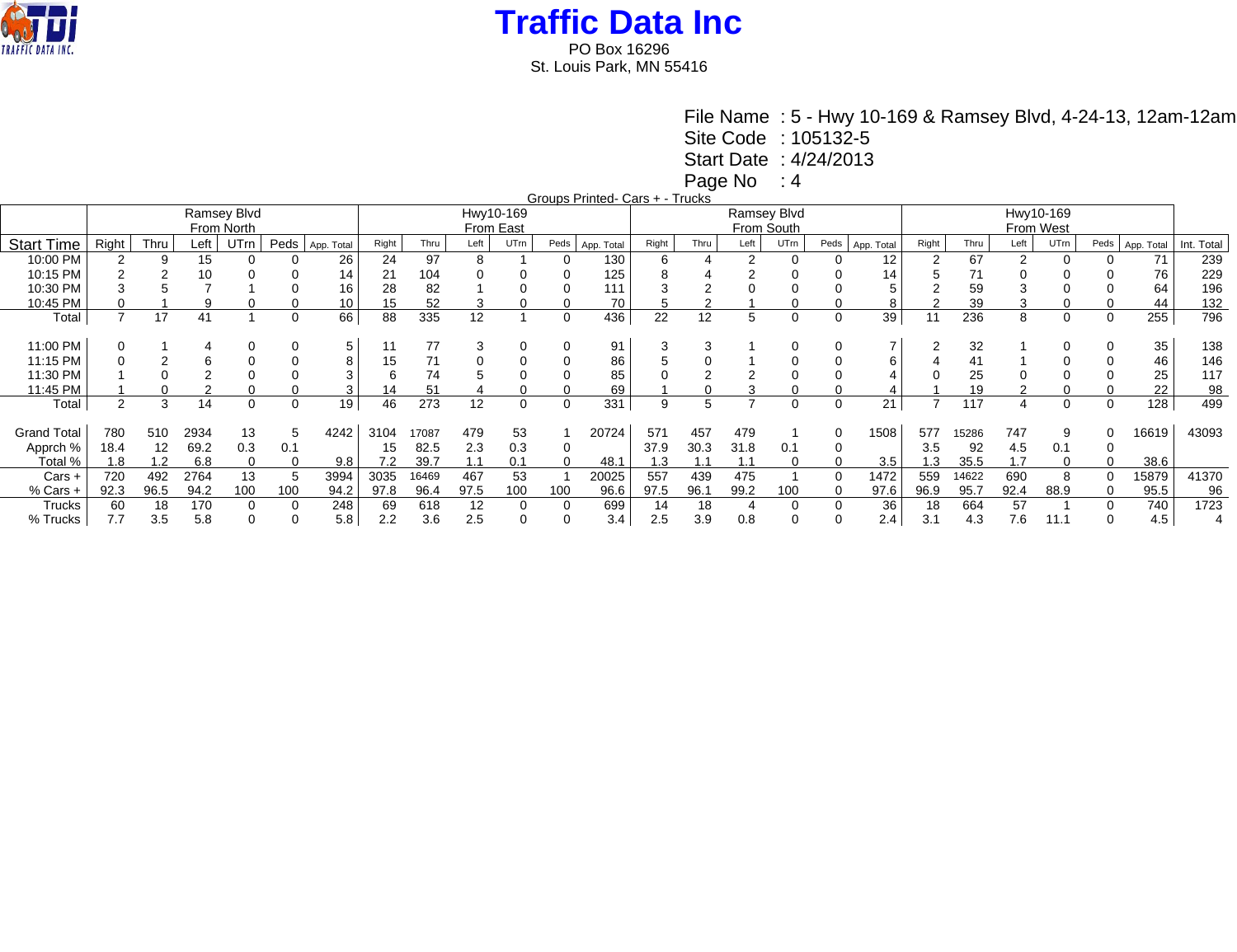

**Traffic Data Inc** PO Box 16296 St. Louis Park, MN 55416